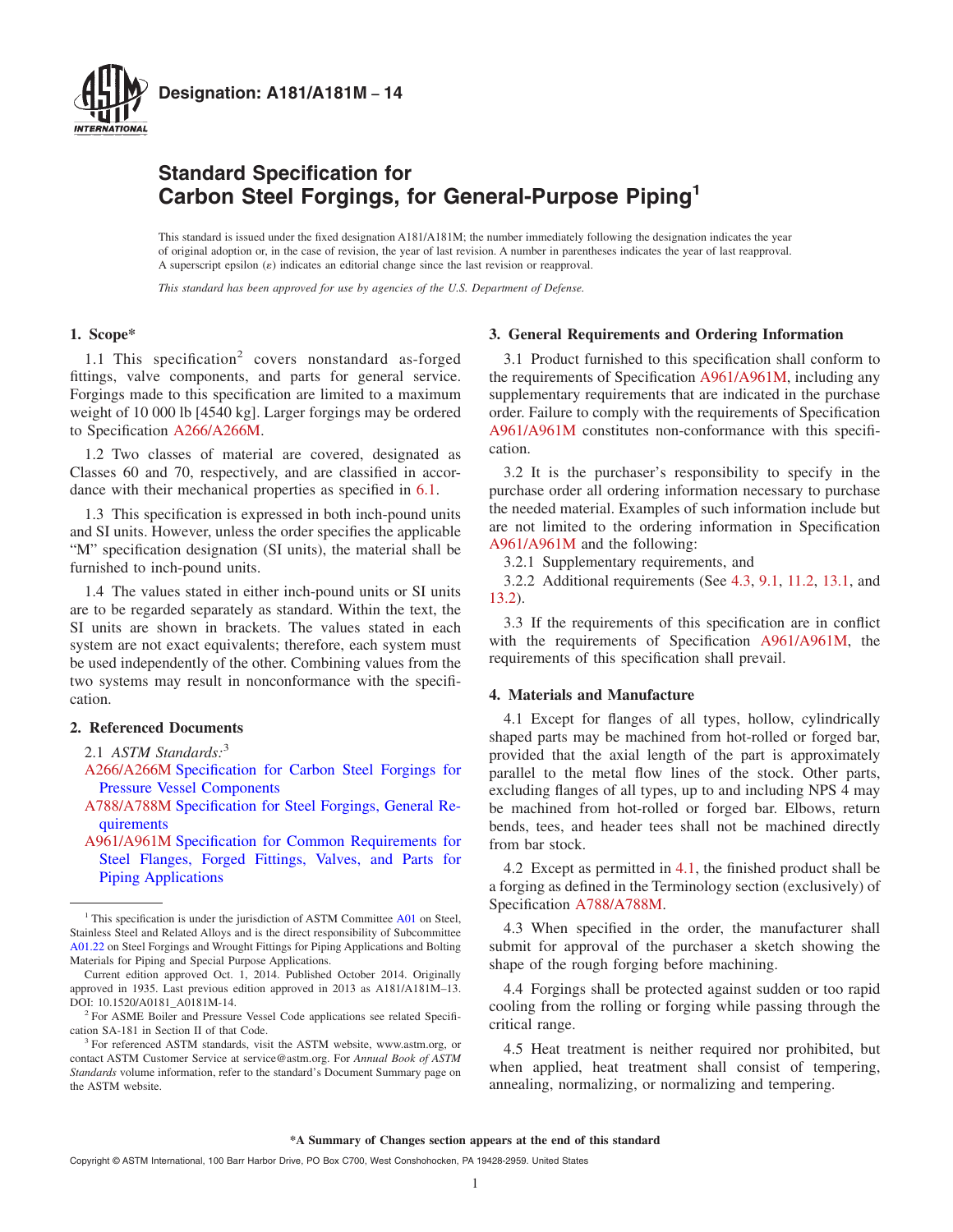### **5. Chemical Composition**

5.1 An analysis of each heat shall be made by the manufacturer to determine the percentages of the elements specified in Table 1. The chemical composition thus determined shall conform to the requirements in Table 1.

### **6. Mechanical Properties**

6.1 The material shall conform to the requirements as to tensile properties prescribed in Table 2.

## **7. Number of Tests**

7.1 One tension test shall be made from each heat.

7.2 If any test specimen is defectively machined, it may be discarded and another specimen substituted.

#### **8. Retests**

8.1 When one or more representative test specimens do not conform to specification requirements for the tested characteristic, only a single retest for each nonconforming characteristic may be performed to establish product acceptability. Retests shall be performed on twice the number of representative specimens that were originally nonconforming. When any retest specimen does not conform to specification requirements for the characteristic in question, the lot represented by that specimen shall be rejected, heat-treated or reheat-treated in accordance with 4.5, and tested in accordance with Sections 6 and 7.

#### **9. Reports of Testing**

9.1 Upon request of the purchaser in the contract or order, a report of the test results and chemical analyses shall be furnished. The specification designation included on reports of testing shall include year of issue and revision letter, if any.

**TABLE 1 Chemical Requirements**

| Element         | Composition, %<br>Classes 60 and 70 |
|-----------------|-------------------------------------|
| Carbon, max     | 0.35                                |
| Manganese, max  | $1.10^{A}$                          |
| Phosphorus, max | 0.05                                |
| Silicon         | $0.10 - 0.35$                       |
| Sulfur, max     | 0.05                                |
|                 |                                     |

*<sup>A</sup>* Manganese may be increased to 1.65 % max provided the carbon is reduced 0.01 % for each 0.06 % increase in manganese over the limit shown in the table.

| <b>TABLE 2 Tensile Requirements</b> |  |
|-------------------------------------|--|
|-------------------------------------|--|

|                                             | Class 60 | Class 70 |
|---------------------------------------------|----------|----------|
| Tensile strength, min, ksi [MPa]            | 60 [415] | 70 [485] |
| Yield strength, <sup>4</sup> min, ksi [MPa] | 30 [205] | 36 [250] |
| Elongation in 2 in. [50 mm], min, %         | 22       | 18       |
| Reduction of area, min, %                   | 35       | 24       |

*<sup>A</sup>* Determined by either the 0.2 % offset method or the 0.5 % extension-under-load method.

## **10. Surface Finish, Appearance, and Corrosion Protection**

10.1 The requirements of Specification A961/A961M apply to forgings and finished parts.

#### **11. Repair by Welding**

11.1 Repair welding, by the manufacturer, is permissible for parts made to dimensional standards such as those of ANSI or equivalent standards.

11.2 Prior approval of the purchaser shall be required to weld repair special parts made to the purchaser's requirements.

11.3 The composition of the weld deposits shall be similar to the base metal and in accordance with the procedure qualification for the applicable material. Welding shall be accomplished with a weld procedure designed to produce low hydrogen in the weldment. Short-circuit gas metal arc welding is permissible only with the approval of the purchaser.

#### **12. Product Marking**

12.1 See Specification A961/A961M.

12.2 *Bar Coding—*In addition to the requirements in 12.1, bar coding is acceptable as a supplementary identification method. The purchaser may specify in the order a specific bar coding system to be used. The bar coding system, if applied at the discretion of the supplier, should be consistent with one of the published industry standards for bar coding. If used on small parts the bar code may be applied to the box or a substantially applied tag.

#### **13. Certification**

13.1 See Specification A961/A961M.

13.2 A test report of the results for chemistry (Section 5 and Table 1) and tensile properties (Section 6 and Table 2) shall be furnished.

#### **14. Keywords**

14.1 pipe fittings, steel; piping applications; pressure containing parts; steel forgings, carbon; steel valves